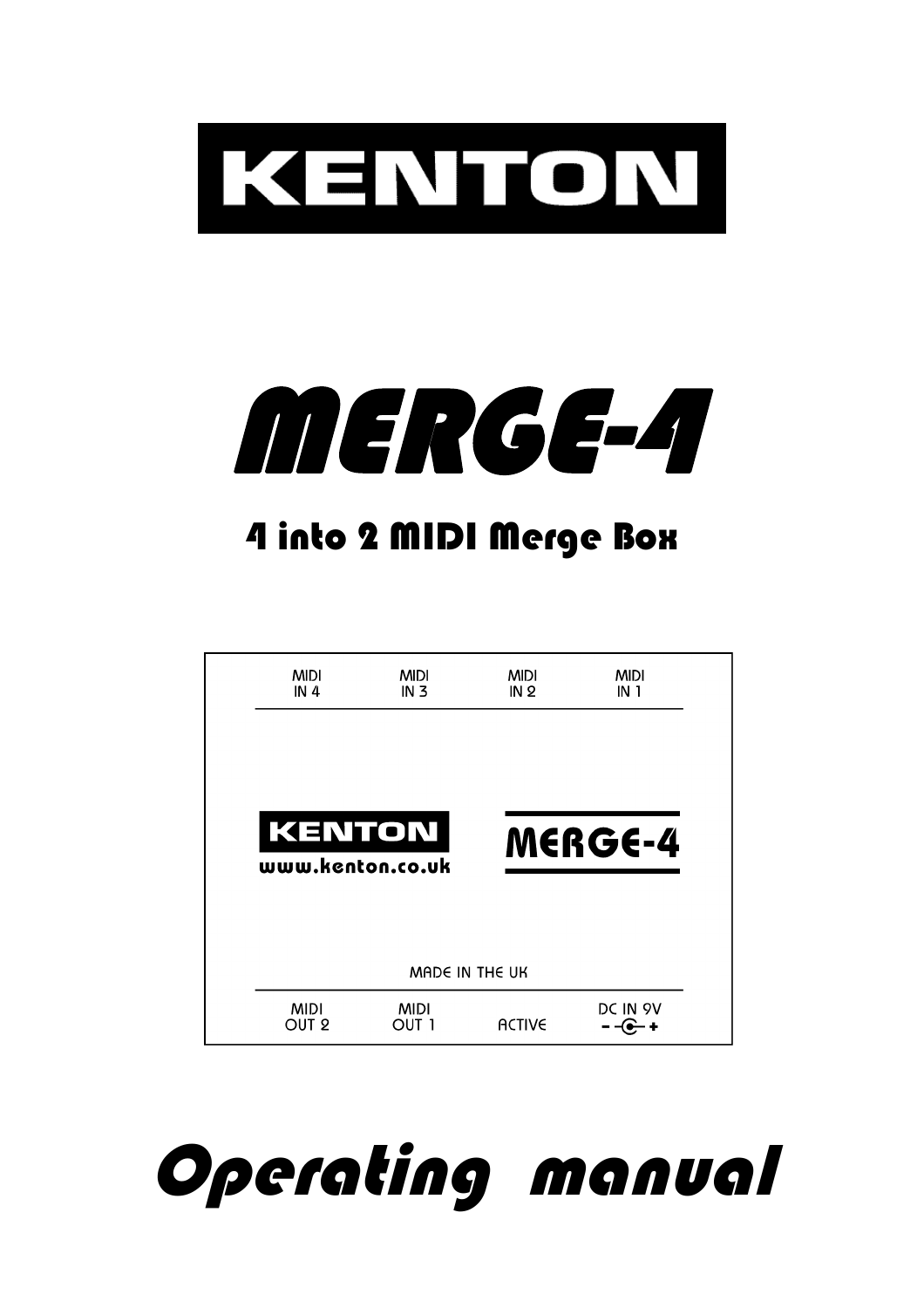## **Description**

The MERGE-4 has four MIDI Inputs and two MIDI Out ports to enable you to connect several MIDI devices to one or two MIDI inputs.

The MERGE-4 has opto-coupled MIDI Inputs and separate drive circuits for each MIDI Out socket for optimum performance. The MERGE-4 also contains active circuitry that can restore the quality of signals received at the MIDI Input that may have become degraded by losses in the MIDI cable.

The MERGE-4 is powered by a mains adaptor (supplied), so it doesn't need periodic battery changes to keep it working, enabling you to "fit and forget".

### **Connecting**

Ensure that the power adaptor is plugged in, and the ACTIVE LED on the MERGE-4 is on. Connect the MIDI output of your keyboard(s) and/or computer to the MIDI Inputs of the MERGE-4 and connect one of the MIDI Out ports of the MERGE-4 to the MIDI input of the device you want to control.

Do not connect any of the MIDI Out ports of the MERGE-4 back to the MIDI Input of the device which is supplying data to the MIDI In port of the MERGE-4, as this may cause a MIDI loop to occur. This may cause note hangs or other undesirable effects.

### **Merging Rules**

You may find it useful to have an understanding of the following rules which the Merge-4 uses when handling certain types of MIDI data. The Merge-4 defines one of the four inputs as the *master* input for each of the following data types. One input may be the *master* for one or more data types whilst a different input may be the *master* for another data type.

#### **MIDI Clock**

When power is first applied, no input is defined as a *master* and all clock messages from all inputs will be passed until one input is defined as a *master*.

The most recent input to receive a START command (or Song Position Pointer=0 followed by CONTINUE) will become the clock *master*.

That input continues to be the clock *master* until another input satisfies the above condition.

#### **Active Sensing**

The first input to receive an Active Sensing message will become the Active Sensing *master*. Active sensing messages from that input will be passed to the output, any active sensing messages received at other inputs will be ignored. An input will stay as Active Sensing *master* until no more Active Sensing messages are received at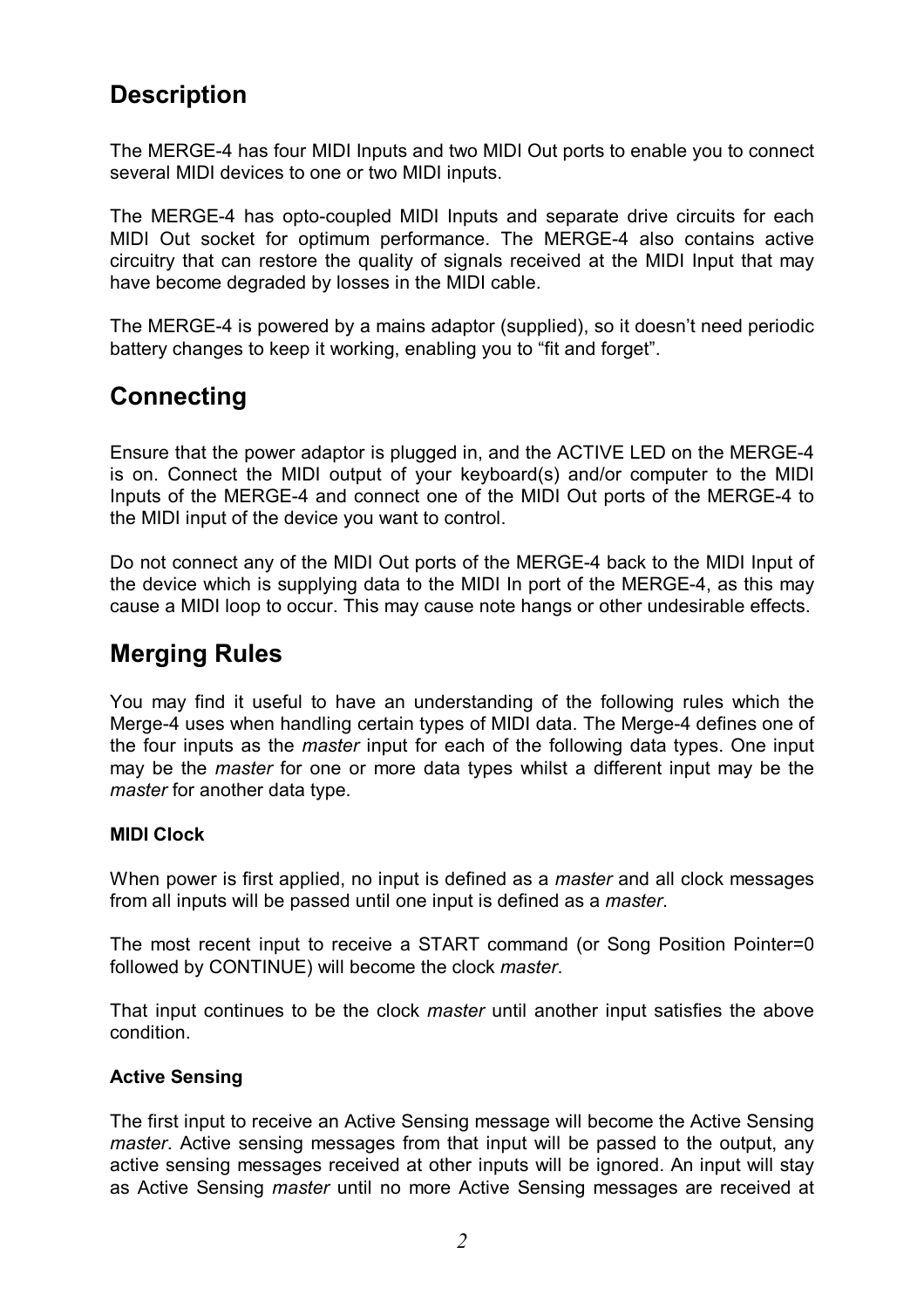that input for a period of around 5 seconds. Then another input has the opportunity to become the Active Sensing *master*.

#### **Sysex Messages**

While any input is handling a SysEx message it becomes the SysEx *master*, and SysEx messages from all other inputs will be locked out until the message at the *master* input has finished.

SysEX messages may be terminated either with an End Of Sysex command (F7) or with any other status command .

### **Firmware version Request**:

A firmware version request must be issued within 10 seconds of power being applied to the unit, otherwise it will be ignored.

The firmware version request message is - F0 00 20 13 0E 60 F7 (hex)

The unit replies with the version number as F0 00 20 13 0E 6F xx xx xx xx F7 (hex). Where xx is a number in ASCII and the leftmost digit is the most significant. For example - F0 00 20 13 0E 6F 31 32 33 34 F7 (hex) = version number 1234